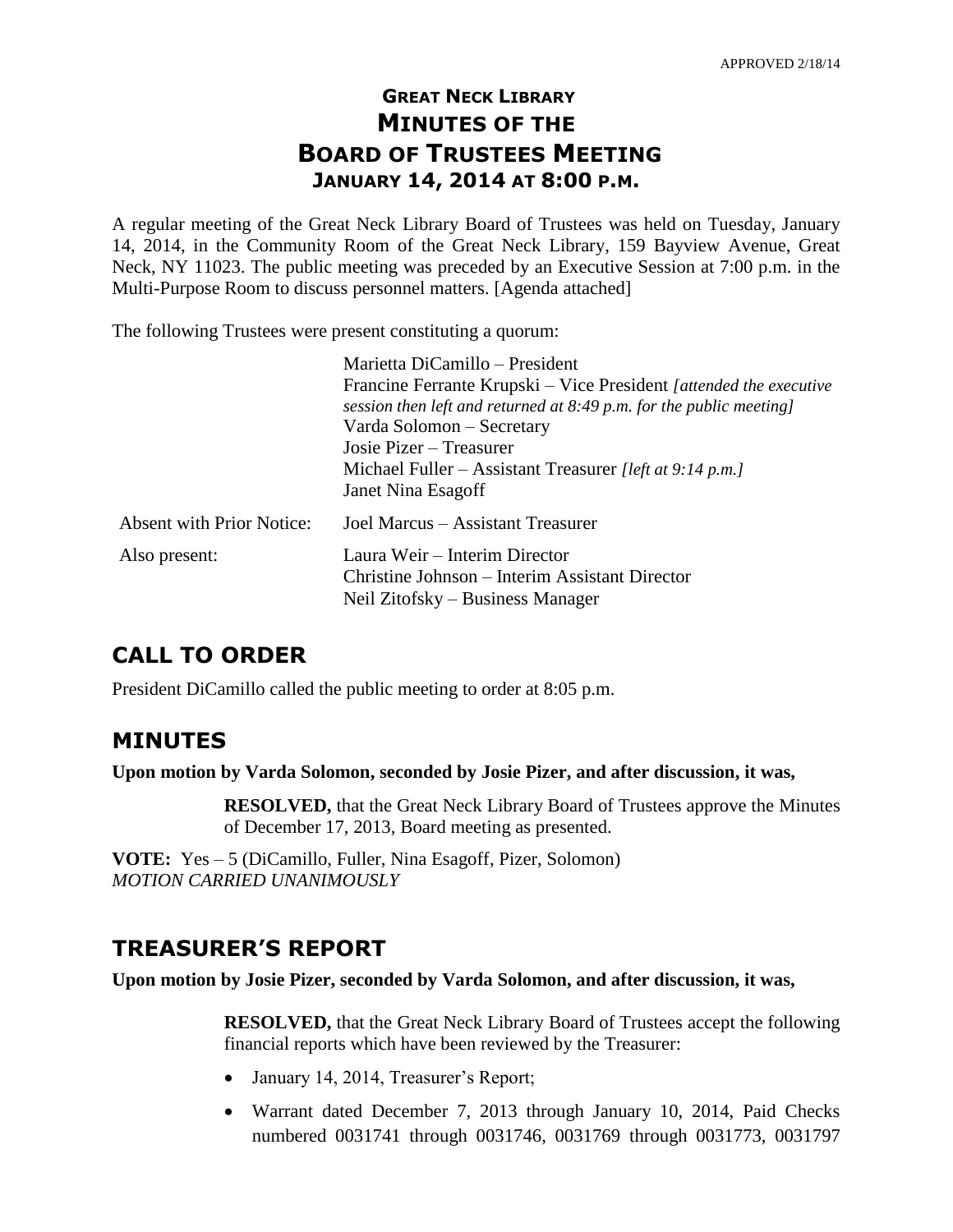through 0031802 and 47650 through 47680, and To-Be-Paid Checks numbered 47681 through 47768, the sums set against their respective names, amounting in the aggregate to \$234,122.92;

**Payroll Warrants for pay dates December 12, 2013 and December 26, 2013** which have been reviewed by the Treasurer, in the amounts of \$153,556.92 and 170,828.25 respectively, for a total of \$324,385.17.

**VOTE:** Yes – 5 (DiCamillo, Fuller, Nina Esagoff, Pizer, Solomon) *MOTION CARRIED UNANIMOUSLY*

# **PAYROLL CHANGES**

#### **Upon motion by Josie Pizer, seconded by Michael Fuller, and after discussion, it was,**

 $\overline{\phantom{a}}$  , and the contract of the contract of the contract of the contract of the contract of the contract of the contract of the contract of the contract of the contract of the contract of the contract of the contrac

**RESOLVED,** that the Great Neck Library Board of Trustees accept the Payroll Changes of December 7, 2013 through January 10, 2014 as presented, and which have been reviewed by the Finance Committee.

**VOTE:** Yes – 5 (DiCamillo, Fuller, Nina Esagoff, Pizer, Solomon) *MOTION CARRIED UNANIMOUSLY*

# **REPORTS**

### **Finance Committee**

Trustee Pizer thanked Trustee Fuller for summarizing the financial reports at last night's committee meeting. She also thanked everyone for their participation and help.

### **Branch Committee**

Trustee Fuller reported that the committee met on January 7, 2014, and the discussion focused on the weeding project and the renovation to the Parkville Branch. Weeding is progressing, except for the Station Branch, which is lagging behind. He is hopeful that by the middle of March the branch will be on target.

There will be another meeting in mid-February to make sure everything is finalized for the Parkville Branch renovation which is tentatively scheduled to begin on March 3, 2014. The Branch will be closed for about 7-10 days.

The Interim Director reported that she received a quote from American Interfile for \$6,000 for moving the books from their present location to the new space at the rear of the branch.

Trustee Fuller offered another cost saving alterative over hiring a moving company. Shelving would be transported to Parkville and situated along the walls in the new space. The staff from the other branches could be used to assist with the relocating of the books to facilitate the painting and carpeting of the branch. Carpet tiles, which are replaceable if damaged, would be used for floor covering. Once the painting and carpeting have been completed, staff would move the books back to their original location. He was confident, that despite reservations, the whole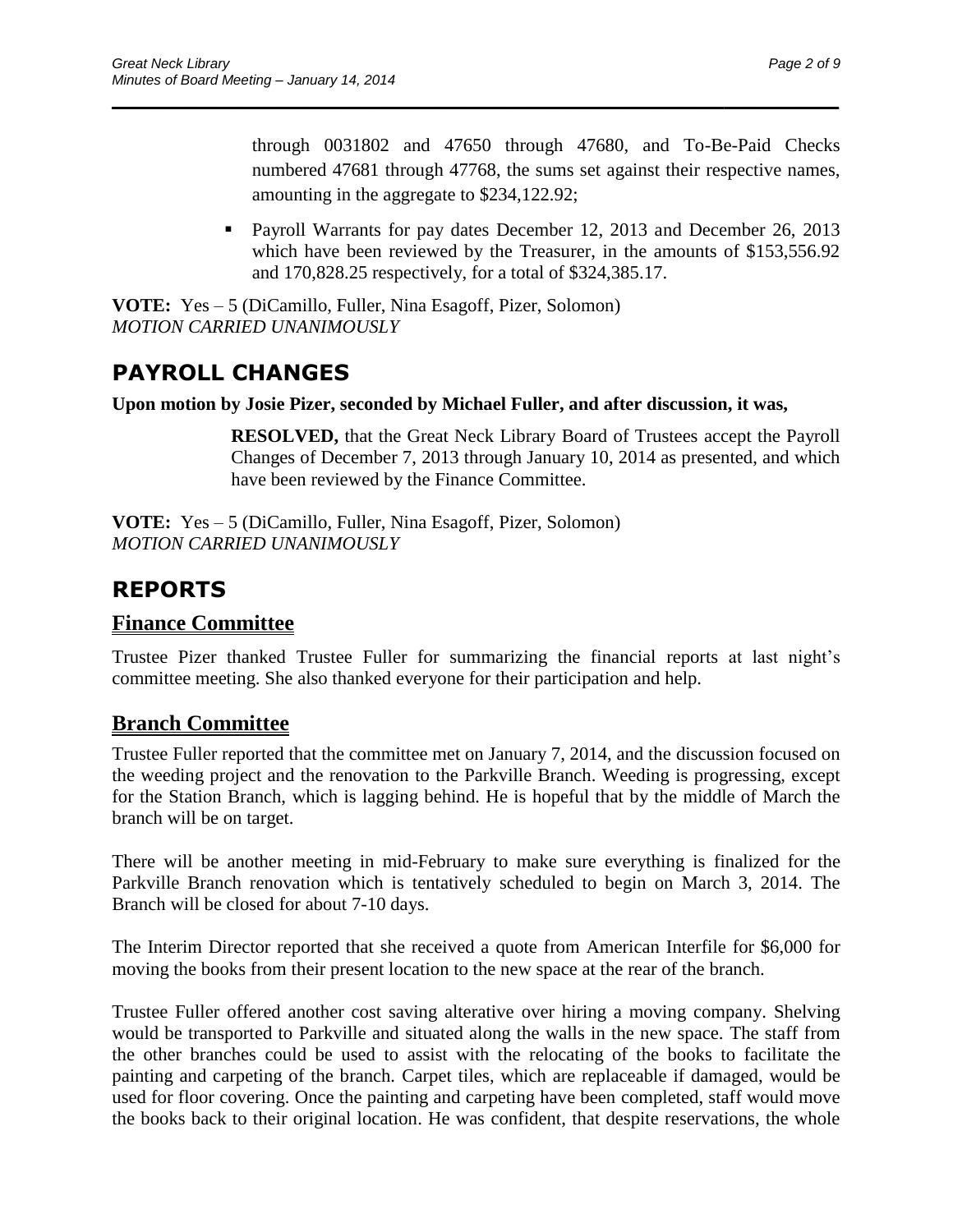process could be handled by staff instead of hiring a moving company. He received a consensus from the Board to move forward with his recommendation.

 $\overline{\phantom{a}}$  , and the contract of the contract of the contract of the contract of the contract of the contract of the contract of the contract of the contract of the contract of the contract of the contract of the contrac

#### *Public Comment: Ralene Adler*

President DiCamillo reminded the Committee to take up the issue of the air conditioning at Parkville at their next Branch Committee meeting.

### **Building Advisory Committee (BAC)**

President DiCamillo reported that the next meeting will be on Thursday, January 16, 2014. The timeline will be reviewed at that meeting.

#### **Outreach**

Trustee Pizer reported that there was a meeting on January 8, 2014, but most of the committee members were unable to attend. A second newsletter is being prepared which will provide some information on relocation and where people will find things.

Trustee Solomon liked the idea of summarizing what has already been accomplished but she asked that information not be too specific since it is premature to know where things will be located until the plans are in place.

#### Relocation

Trustee Solomon reported that the committee met and discussed outstanding issues and a report will be prepared. One of the biggest frustrations is finding some site in the north end of town to provide limited services and free parking.

Trustee Fuller was able to locate space for storage for free conditional upon the building not being available for development. There is also another possibility which he has to explore.

A member of the committee, Ralene Adler, inquired about the budget for the redesign of the satellite location. She stated that the Board has not figured out what to do with the three branches in terms of audio visual material, access for the public and computer usage.

#### Fundraising

President DiCamillo reporting on the last meeting stated that a professional fundraiser, who is a Great Neck resident and who volunteered her time free of charge, attended to provide information pertaining to the fundraising process. She made the committee realize that they need a professional fundraiser to provide guidance on how to move forward. President DiCamillo recommended that the Board consider putting out an RFP to hire a professional fundraiser. [See New Business on page 5 for resolution]

### *Public Comment: Naomi Penner*

#### **Grants**

The Interim Assistant Director reported that:

 She took two classes at the Foundation Center on how to write proposals and how to prepare a budget. She will be attending another class at the Center in February on how to find fundraisers and using the Foundation Center.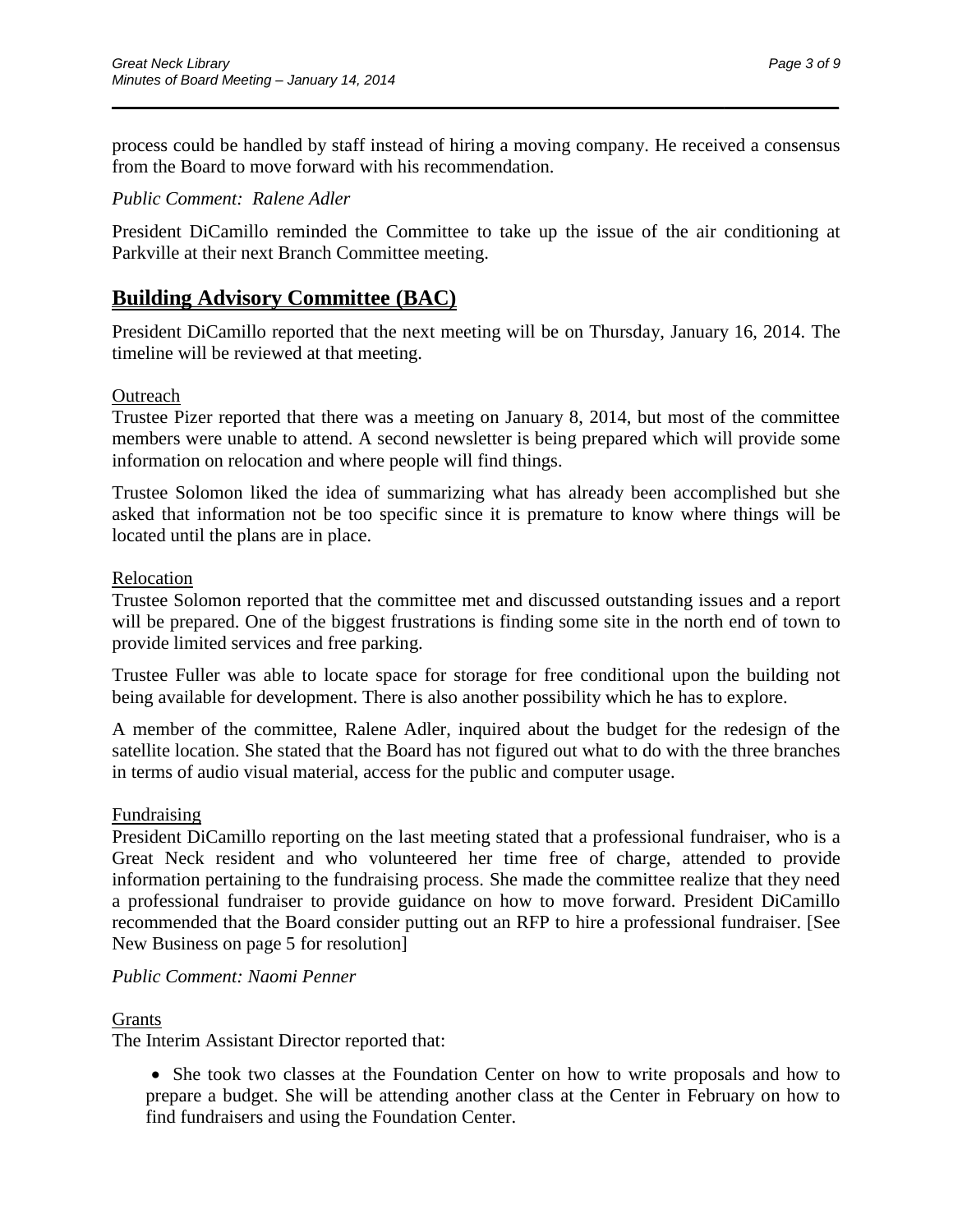• She will be applying for the John Cotton Dana \$10,000 grant using publicity for the referendum. The grant is awarded at ALA in June.

 $\overline{\phantom{a}}$  , and the contract of the contract of the contract of the contract of the contract of the contract of the contract of the contract of the contract of the contract of the contract of the contract of the contrac

 The NYS Construction Grant application has not been released for this year. The application will require the full bonding information.

• She sent information on LIPA to the Head of Maintenance, Charlie Wohlgemuth, for him to review. She will be working with him on this but the help of the architect may be required.

*Public Comment: Ralene Adler*

### **Director Search Committee**

The Interim Director reported that only one response was received from the potential candidates who were targeted and the individual was not interested.

## **Long Range Planning Committee**

Trustee Nina Esagoff reported that the Long Range Plan has to be revised to incorporate the changes that are being made.

### **Policy & Bylaws Committee**

Proposed policy changes are listed under Old Business and New Business.

## **Staff Reports**

Ralene Adler, a member of the BAC, asked if the report from the Staff Users Group Meeting with the architect will be distributed to the BAC and the Board. President DiCamillo asked the Interim Director to distribute the report.

Trustee Pizer reminded the Interim Director to have the Branch Heads include statistics in their narratives, and the Interim Director replied that this was already done at the department heads meeting on the previous day.

Trustee Solomon asked about the fire alarm on December 29<sup>th</sup>. The Interim Director reported that the fire alarm went off for about 15 minutes and the fire department did not respond until they were called. Upon review, the problem had to do with the dedicated line for the fire alarm which had been successfully tested in November, but was temporarily connected to one of the Library's fax machine lines. Verizon subsequently repaired the line and the fire alarm is now restored to its dedicated line. She promised that a schedule will be established for the Maintenance Department to test the system on a monthly basis both at Main and the branches.

## **President's Report**

President DiCamillo said there will be a Board resolution at tonight's meeting to establish a compliance team comprised of staff members. Both the BAC and the Relocation Committee have been working diligently to keep the momentum of the building program moving. They realized that the bulk of the work must come from within the Library on a more regular and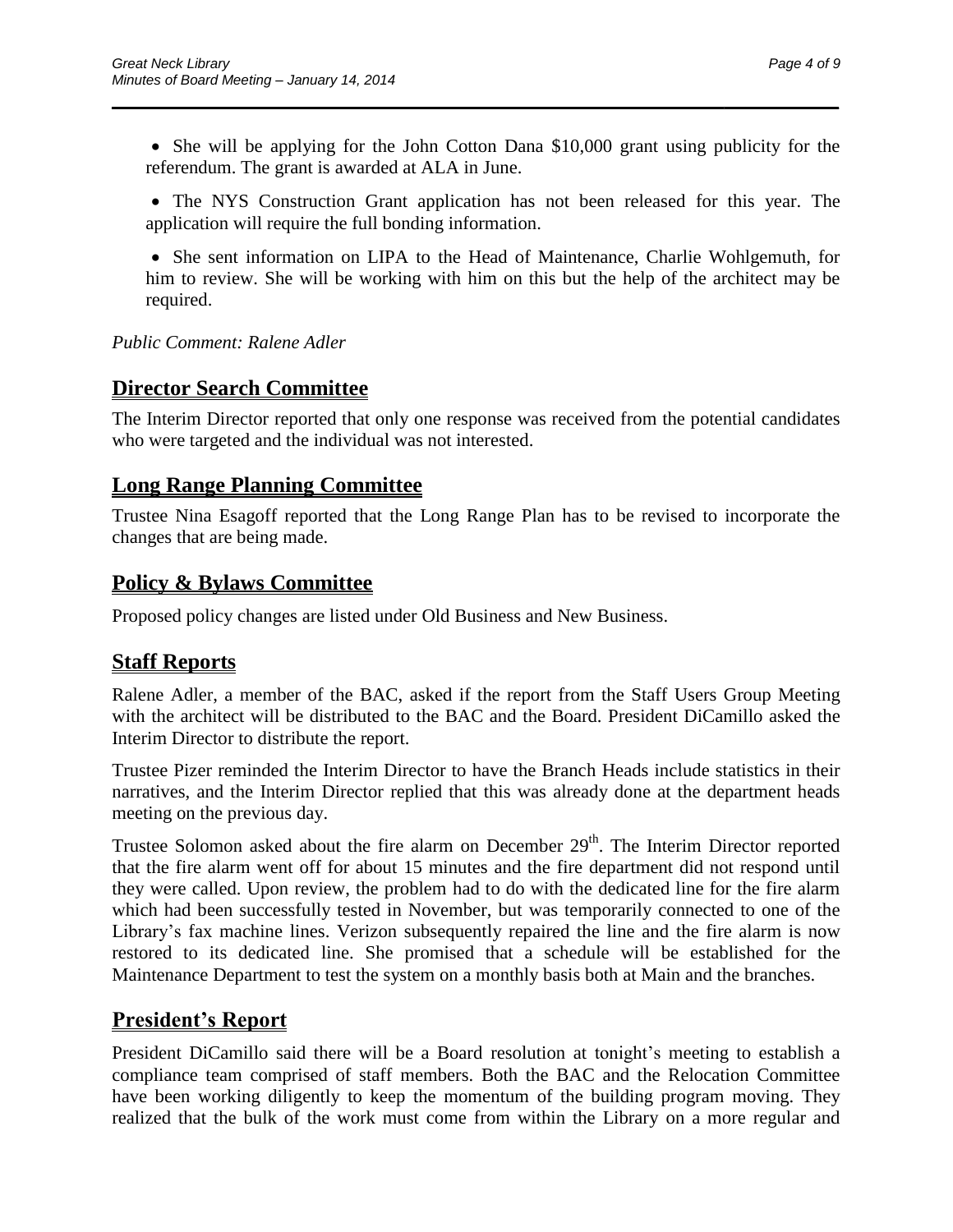precise schedule and for that reason they are recommending the establishment of a compliance team. [See New Business on page 7]

 $\overline{\phantom{a}}$  , and the contract of the contract of the contract of the contract of the contract of the contract of the contract of the contract of the contract of the contract of the contract of the contract of the contrac

*Public Comment: Ralene Adler*

# **OLD BUSINESS**

### **Policy Manual Changes** (Second Reading)

In the absence of Trustee Marcus, Trustee Solomon read the proposed changes to the policies below:

#### **(a) Email – 200-70**

The Open Meetings Law is intended to provide the public with the right to observe the performance of public officials in their deliberations. That intent cannot be realized if members of a public body conduct public business as a body or vote by email, phone or any other organized manner.

Notwithstanding the above, emails and texting may be generated and distributed among trustees and administrative staff for informational purposes *or as part of collaboratively editing documents for future discussions [Text in italics was added since the first reading on 9/24/13]*

### **(b) Rules and Regulation for Use of Library – 500-20**

Eating or drinking except in the snackbar or if food or drinks are served as part of a library program. (Rev. 12/15/11)

Drinking bottled water is acceptable except near public computers or other electronic devices. Patrons are responsible for any spillage of water as well as the appropriate disposal of the bottle. *[Proposed 9/24/13 and subsequently withdrawn by Policy Committee 12/16/13]*

Bringing animals or pets into the Library except service animals as defined by the Americans with Disabilities Act

### **St. Aloysius Food Pantry Extension**

The Board agreed that the Library should continue the St. Aloysius Food Pantry drive for March and April since it was so successful.

Trustee Solomon stated that in the thank you letter received from St. Aloysius, it was noted that the Library's publicity for the food pantry over the last two months not only served to collect food but also made the community more aware of the existence of the food pantry; and this was very much appreciated.

# **NEW BUSINESS**

### **Professional Fundraiser**

Trustee Fuller was asked to provide background information before the resolution was read. In addition to the information that President DiCamillo had given earlier [see page 3], he stated that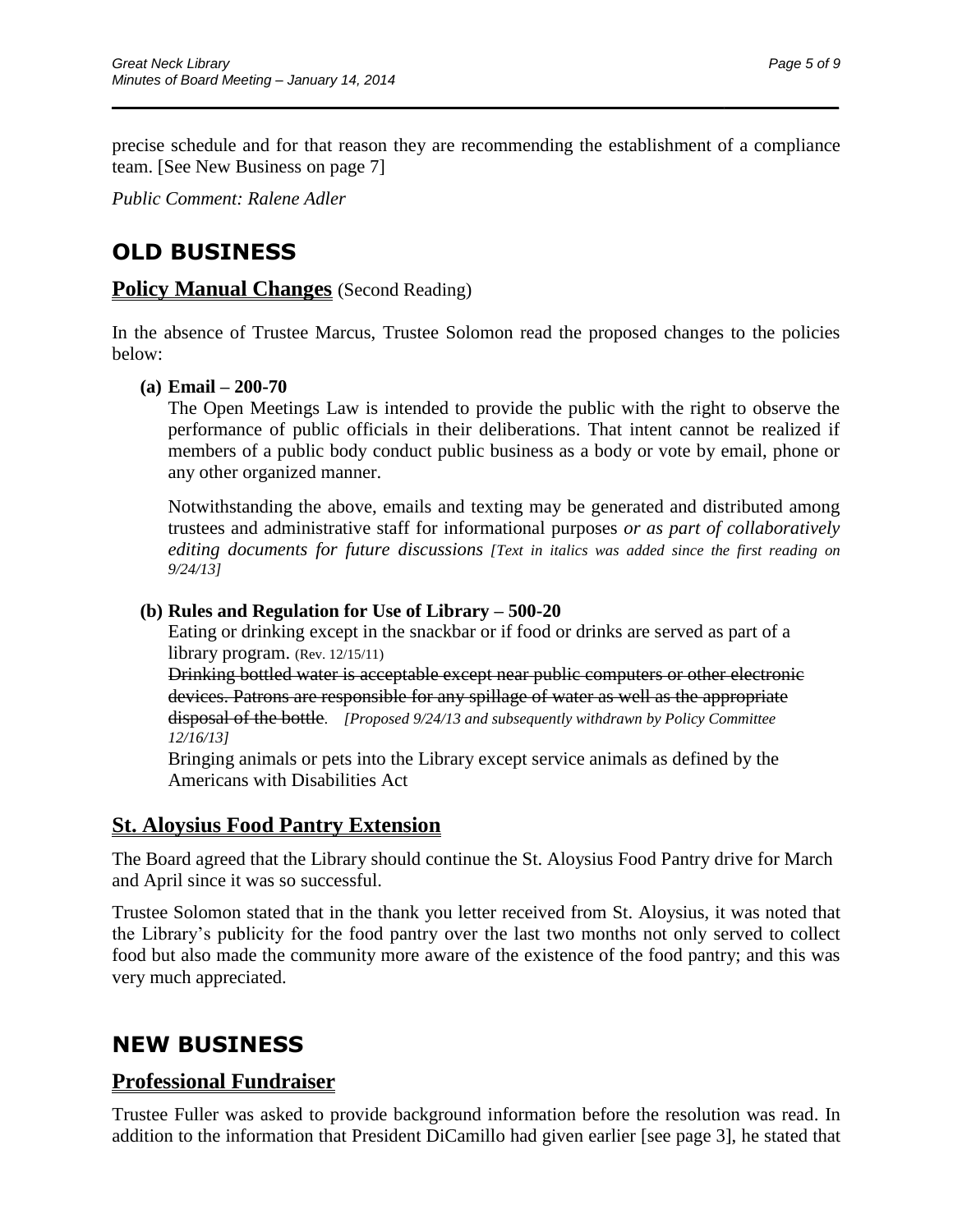the fundraiser's experience included helping to raise a couple million dollars for a sixty million dollar building in Manhattan.

 $\overline{\phantom{a}}$  , and the contract of the contract of the contract of the contract of the contract of the contract of the contract of the contract of the contract of the contract of the contract of the contract of the contrac

### *[Trustee Ferrante Krupski entered at this point during the discussion]*

The fundraiser outlined the process for a successful fundraising and how to target individuals. Her approach is to put together a survey and target approximately 50 people. She then uses a detailed questionnaire which raises the awareness and interest level of the targeted individuals and based on how they respond, she knows how to approach them. Her goal is to sit down with these people to the point where she gets results from them.

The fundraiser estimated that under \$10,000 was sufficient to get the process started and then going forward the Board could negotiate a contract if necessary. She would love to participate but she recognizes that she may not be chosen. The fundraiser hired would put together a detailed questionnaire and do the initial round of interviews.

President DiCamillo has asked Counsel for his opinion on whether library funds could be used to hire a fundraiser. In a memo to the Library, Attorney Peter Fishbein recommended that the money for the fundraiser not be taken from the reserve funds but from the regular collection of taxes contracted with the School District.

The RFP for the fundraiser will be reviewed by the Board before it goes out.

#### **Upon motion by Michael Fuller and seconded by Josie Pizer, and after discussion, it was,**

RESOLVED, that the Great Neck Library Board of Trustees approve the request from the Fundraising Committee to hire the services of a professional fundraiser at a cost not to exceed \$10,000 for the purpose of raising funds for the Main Building Renovation Project; and that such expenditures be charged against a new Professional Fees - Fundraiser line of the operating budget;

And further,

I move that the Interim Director be instructed to prepare and send out a Request for Proposal to solicit bids for a professional fundraiser.

*Public Comment: Ralene Adler, Naomi Penner*

**VOTE:** Yes – 5 (DiCamillo, Fuller, Nina Esagoff, Pizer, Solomon); Abstention – 1 (Ferrante Krupski) *MOTION CARRIED.*

### **Records Destruction**

**Upon motion by Francine Ferrante Krupski and seconded by Michael Fuller, and after discussion, it was,**

> **RESOLVED,** that the Great Neck Library Board of Trustees authorize the destruction of the following financial records in accordance with Record Retention Policy 400-30: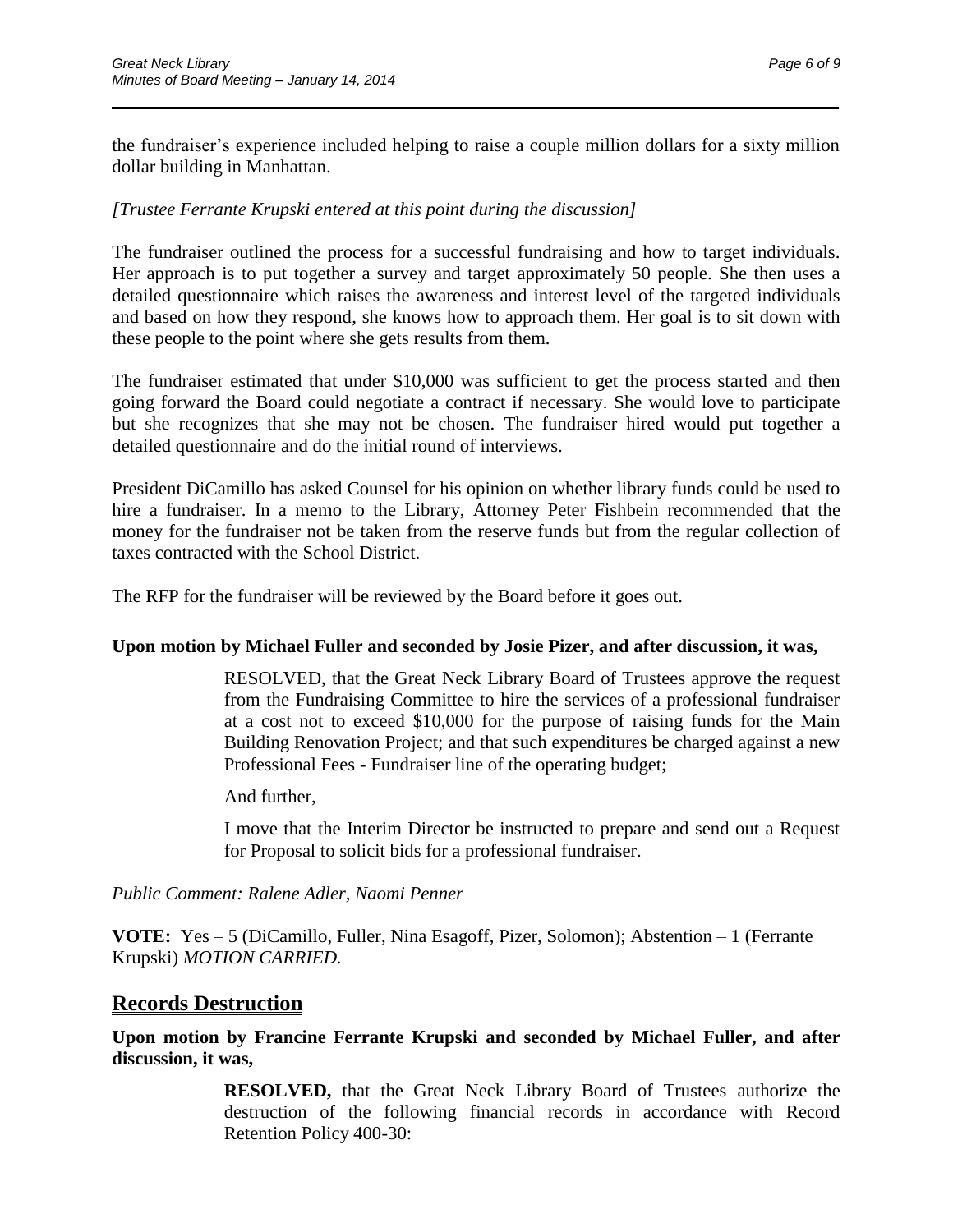Bank statements and reconciliations (3.10) **–** 2007 Budget preparation work papers  $(3.20) - 2007$ Subsidiary Leger – Vendor Ledgers (3.41) **–** 2007 Cash receipts register and Petty Cash disbursements (3.43) – 2007 Employee's time sheets  $(4.5) - 2007$ Paid invoices  $(3.47) - 2007$ Forms 940 & 941  $(4.11) - 2007$ Forms 1096, 1099, W-2 (4.12) – 2007

 $\overline{\phantom{a}}$  , and the contract of the contract of the contract of the contract of the contract of the contract of the contract of the contract of the contract of the contract of the contract of the contract of the contrac

**VOTE:** Yes – 6 (DiCamillo, Ferrante Krupski, Fuller, Nina Esagoff, Pizer, Solomon) *MOTION CARRIED UNANIMOUSLY*

### **Building and Relocation Compliance Team**

**Upon motion by Janet Nina Esagoff and seconded by Michael Fuller, and after discussion, it was,**

> **RESOLVED,** that the Great Neck Library Board of Trustees authorize the formation of a new group to be called the Building and Relocation Compliance Team reporting to the Board of Trustees, to be chaired by Chris Johnson, with up to four (4) staff members of the Great Neck Library. Once they accept their role, they will act as a unified team to assist in the facilitation and implementation of tasks necessary for building and relocation of the Main Library. An incentive will be offered to the Compliance team members based on their performance in an amount to be decided by the Board of Trustees.

The original motion had the compliance team reporting to the Board of Trustees, the Building Advisory Committee, and the Relocation Committee. However, after discussion, it was amended for the team to report to the Board of Trustees. Monetary incentive was replaced with incentive.

The Library Director will be an ex-officio member of the team and will continue to manage the day-to-day tasks of the Library. [See page 5]

In response to questions from the public, Trustees rendered their opinion regarding the establishment of this team:

President DiCamillo – the process currently taking place with the Building Committee and the building project has become a very daunting task for the same individuals to handle all the different elements. There is no intention to disband the Relocation Committee but the committee will function better with more information from the Compliance Team. Staff will be able to meet on a regular basis and will be able to plan what needs to be done and advise the Board and Relocation Committee. We are at the point where we need to have serious movement and the team will provide what is needed to move forward.

Trustee Nina Esagoff – it is a voluntary association of team members with no hierarchy to it except Christine Johnson is an administrative staff. A schedule of tasks has not yet been done but the team members will be compensated based on performance.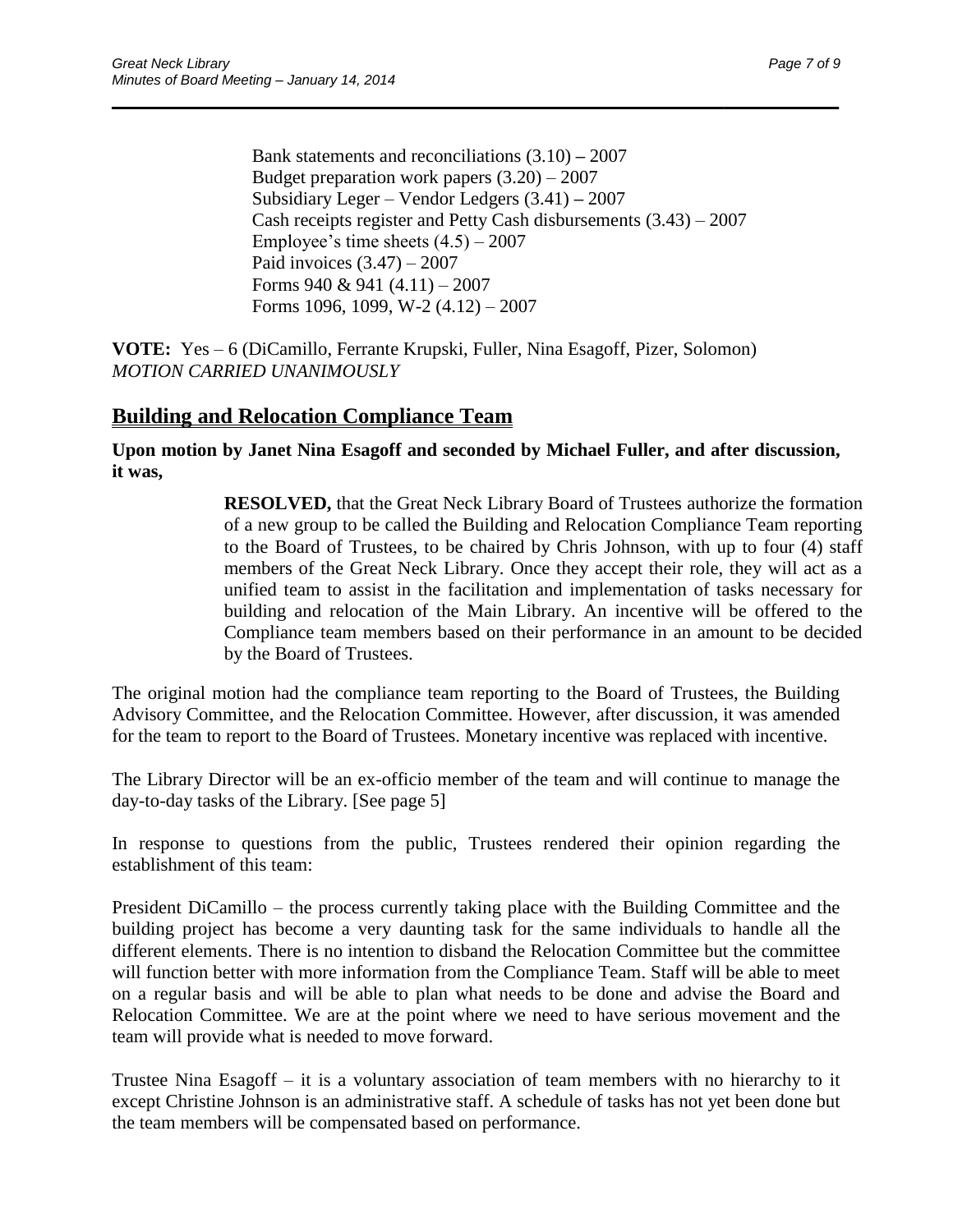Trustee Fuller – things are not lined up where we want them and the Board only meets once per month. The team of staff members will be given tasks along with their due dates to perform on their own time without being micromanaged.

 $\overline{\phantom{a}}$  , and the contract of the contract of the contract of the contract of the contract of the contract of the contract of the contract of the contract of the contract of the contract of the contract of the contrac

Trustee Solomon – the team is a voluntary association of staff, who are best suited to take charge of certain activities that may or may not be in their job descriptions, but are necessary to move us forward. The monetary incentive is not different from when the Library is open on Sundays and those who volunteered to work are paid time and a half.

Trustee Ferrante Krupski expressed her concern stating that she feels uncomfortable with the proposal. She is not against the idea but she has reservations with this expenditure when the Board is looking for ways to save money. She wondered if compensation could be explored in another way. The Library will be closed for a year maybe certain people on the committee could be given time off then since all the staff won't be needed.

#### *Public Comment: Ralene Adler, Naomi Penner, Pam Marksheid*

The question was then called and the vote taken.

**VOTE:** Yes – 6 (DiCamillo, Ferrante Krupski, Fuller, Nina Esagoff, Pizer, Solomon) *MOTION CARRIED UNANIMOUSLY*

*[Trustee Fuller left at this point at 9:14 p.m.]*

### **Policy Manual Changes** (First Reading)

### **(a) Overdue Notices, Fines – 700-45**

The Great Neck Library accepts three methods of payment for overdue fines and bills. These methods are cash, check and credit card/debit card via Ecommerce. Ecommerce, accessible only through the internet, is an online payment service which allows patrons to pay fines and bills via the Library's catalog. Credit card information is not stored on the Library's servers and the information is encrypted before it is transmitted to PayPal via a secure gateway connection. The following credit cards are accepted: Master Card, Visa, and Discover. Debit cards must display the logo for Master Card or Visa*.*  Charges in excess of \$3 may be paid by credit or debit card through Ecommerce.

The adding of the E-Commerce to the circulation system enabling patrons to pay for overdue materials with their debit/credit card necessitates a policy change.

There was some discussion on whether the threshold should be lower or higher than \$3. The consensus of the Board was to leave it at \$3 based on the recommendation of the Head of Circulation Services.

President DiCamillo inquired if the program is not currently in effect since this is the first reading. The Business Manager replied that the financial end has been taken care of but not the software.

*Public Comment: Pam Marksheid*